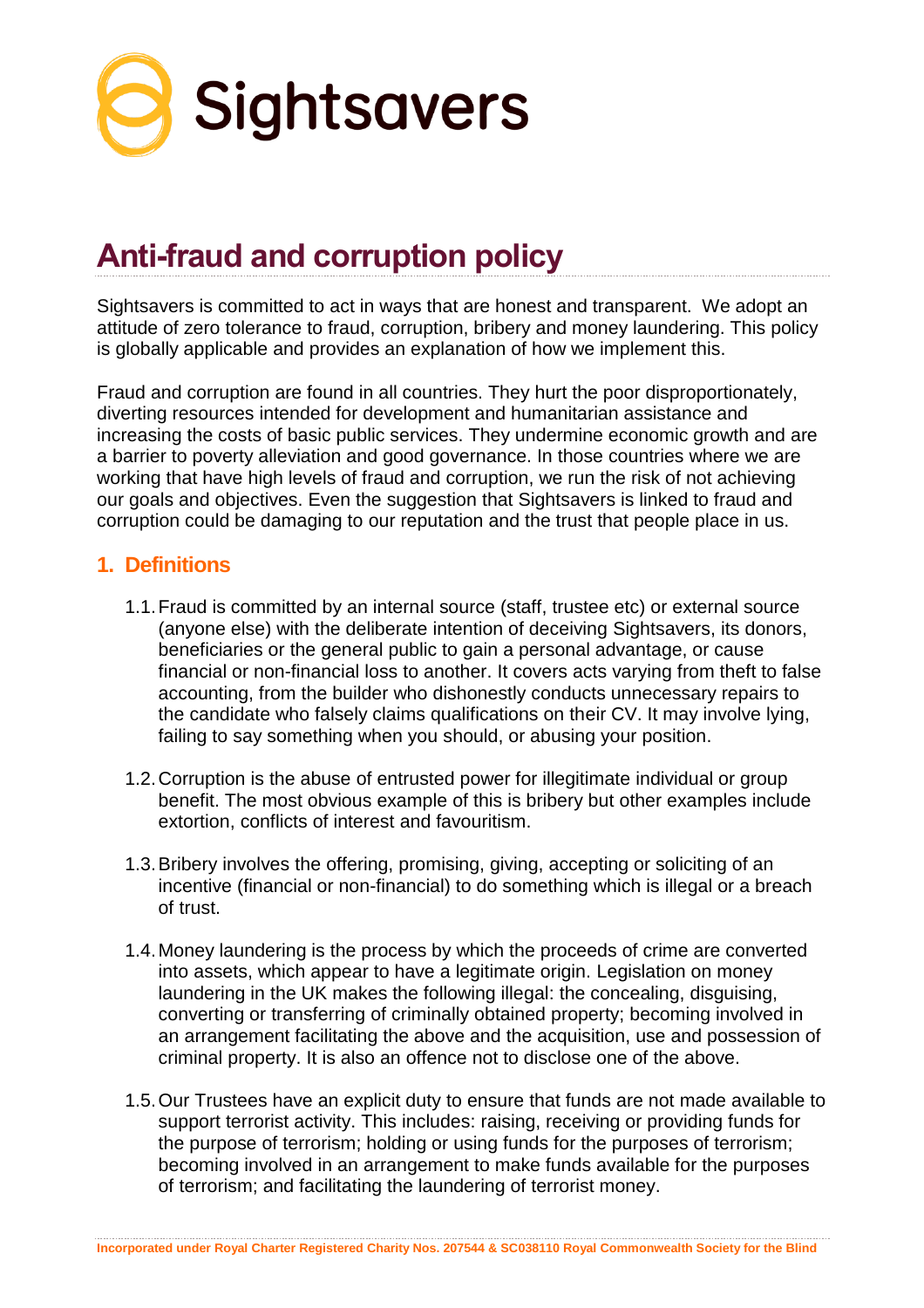## **Sightsavers**

## **2. Sightsavers attitude**

- 2.1.Zero tolerance means that we have put in place mechanisms to prevent, detect and deter abuse; and, that any suspicion or allegation of fraud, corruption, money laundering and terrorist financing, whether perpetrated by staff, trustees, donors, contractors, partners or beneficiaries will be fully investigated.
- 2.2.For Sightsavers staff, undertaking any of these activities amounts to gross misconduct under the Disciplinary Policy, and we will move directly to take formal disciplinary action.
- 2.3.Sightsavers will comply with all relevant legislation, recognised codes of practice and other appropriate guidance, including that from the Charity Commission, in relation to this. As a UK charity, Sightsavers must comply with UK legislation including the Money Laundering Regulations 2007, the Terrorism Act 2000, the Proceeds of Crime Act 2002 and the Bribery Act 2010.

## **3. Risk assessment**

3.1.Understanding the risk of fraud, corruption and money laundering that Sightsavers faces is key to being able to prevent these from happening. A periodic risk assessment will be undertaken to further strengthen our preventative and detective procedures and controls.

## **4. Prevention and detection**

- 4.1.Everyone in Sightsavers is responsible for the Prevention and Detection of abuse. The commitment and dedication of all staff is a vital ingredient to improve protection. Our staff should remain vigilant and report all instances they become aware of using the reporting procedures in section 6.
- 4.2.Indicators of possible fraud, corruption, money laundering and terrorist financing are highlighted in Annex 2.
- 4.3.A mandatory interactive training package can be found on Sightsavers' Internal e-Learning Platform. All new staff, as part of their induction, within three months of joining the organisation must complete this package. All incumbent members of staff are required to complete this training every 24 months. Performance against this requirement will be monitored and reported on to the Management Team.
- 4.4.Individually tailored training sessions on this policy will be conducted to support key business roles and functions to ensure that Trustees and staff understand the risks and how to mitigate them effectively.
- 4.5.Sightsavers has a well-developed financial control environment, which is documented in the Financial Framework. It is absolutely essential that the provisions of the Framework are complied with as the operation of these controls is the surest way to assist in the prevention of fraud and corruption.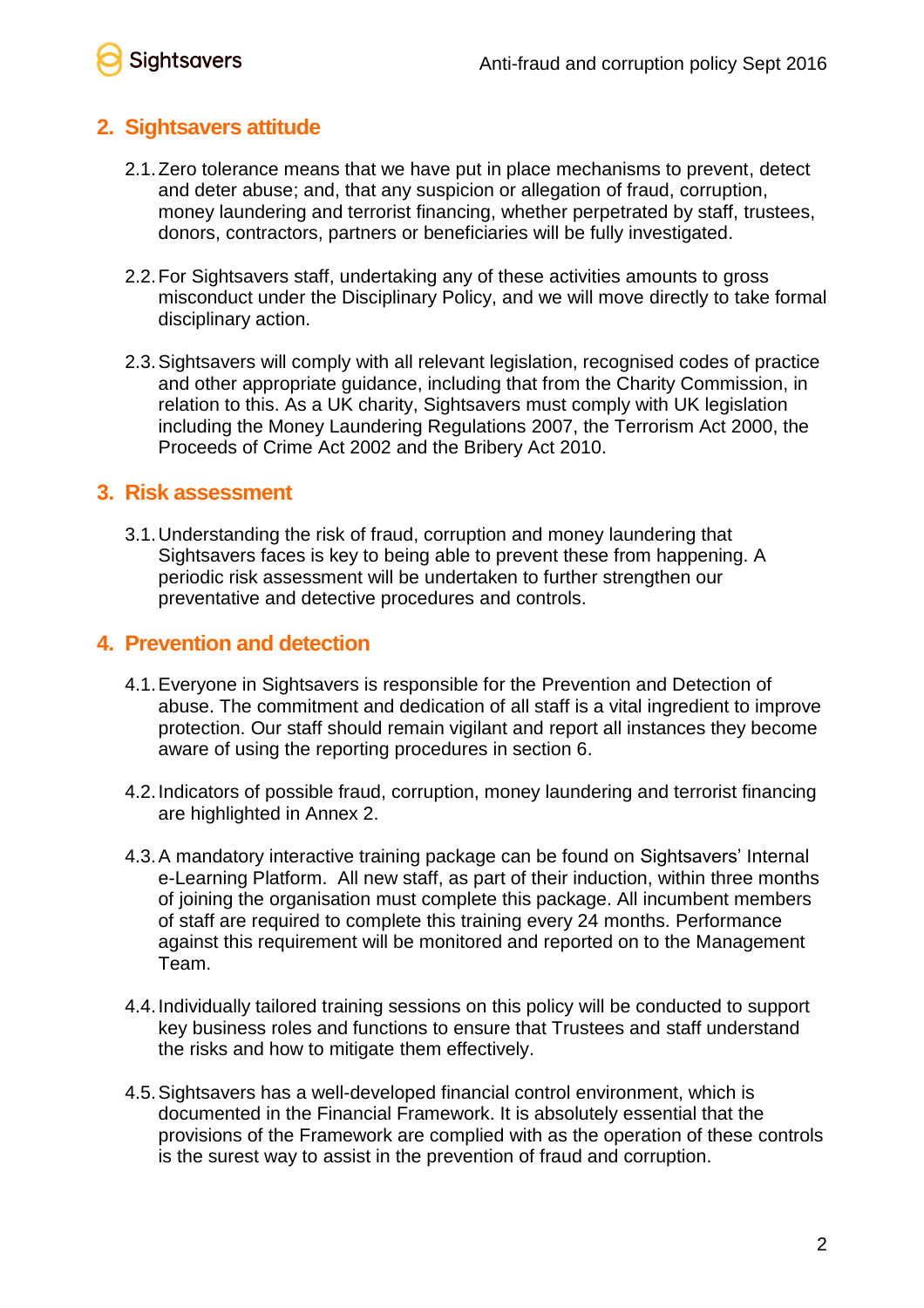



- 4.6.In addition to being preventative, Sightsavers' control framework is designed to have a detective component that enables internal abuse and irregularity to be identified and investigated.
- 4.7.Sightsavers operates an annual programme of internal, statutory and donor audits of various aspects of its work. The scope of these audits varies, and is often not designed specifically to identify fraud or corruption, but they provide an opportunity for an independent examination of financial transactions.
- 4.8.The prevention and detection of fraud and corruption is also underpinned by other mechanisms and procedures that Sightsavers has in place. Related ploicies that should also be considered include the Whistle Blowing Policy, Complaints Policy, Procurement policy, Conflict of interest policy and Disciplinary Policy.

### **5. Working with third parties**

- 5.1.Sightsavers works with third parties as a matter of course. In fact, Sightsavers considers partnerships to be of vital and fundamental importance in the way it works towards achieving its mission. These partnerships are enormously beneficial in the delivery of Sightsavers objectives but bring increased risk of fraud and corruption as funds are no longer under Sightsavers direct control.
- 5.2.To counter this risk, Sightsavers has developed additional control procedures to be adopted when working with third parties, including partner organisations. These are documented in full in the Financial Framework, Partnership Management Framework and Due Diligence tool; but, include the requirement to follow sound contracting practice and undertake appropriate monitoring activities to minimise the risks.
- 5.3.Sightsavers also accepts funds from third party donors and it is essential that the organisation properly understands the source and destination of these funds to prevent Sightsavers being an unwitting part of fraud, corruption or money laundering. Additional enquiries are made for every large donation (>£10,000) to confirm that it is from a credible source. These are more extensive if the donor is not already known to us. Additional guidance on this is contained in the Fundraising Policy.
- 5.4.The following types of donation in particular are automatically regarded as suspicious and carefully investigated before acceptance as they may be indicative of money laundering:
	- Donations conditional upon particular organisations being used to carry out the work for the charity (e.g. work being carried out with particular implementing partners, or purchases made from particular suppliers).
	- Donations which have (or may have) to be returned (loans, refunds etc).
- 5.5.Regardless of the reason for Sightsavers working with a third party, the organisation will take steps to understand the other party to ensure that they are appropriate to work with.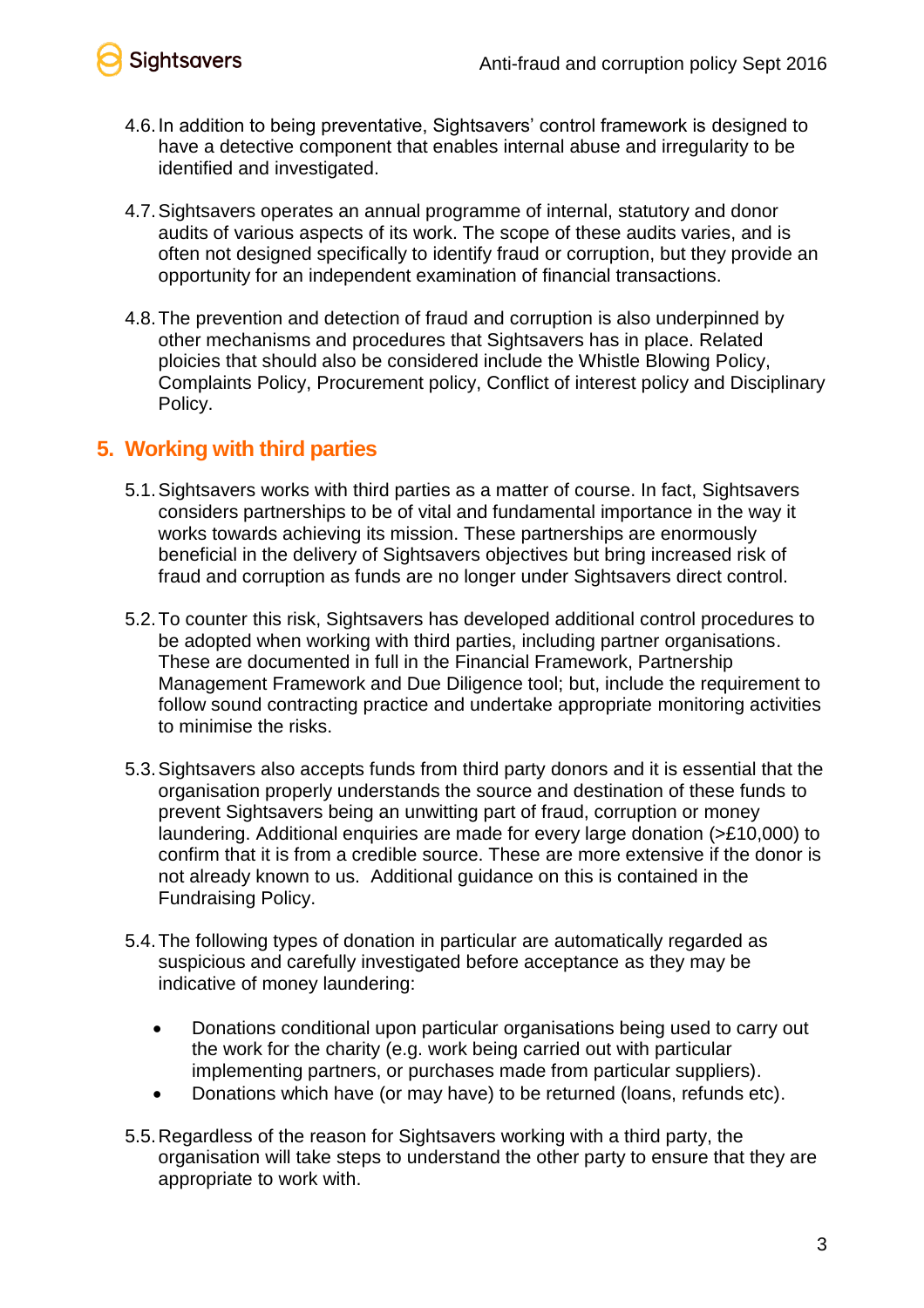Sightsavers

## **6. Reporting and investigation**

- 6.1.Should any staff become aware of fraud, corruption, money laundering or terrorist financing in any form, it must be reported following the procedure documented in the text box below. Failure to report concerns is regarded as misconduct by Sightsavers.
- 6.2.Any report made relating to improper or illegal conduct within Sightsavers will be treated as a whistle blowing disclosure in line with the whistle blowing policy.

#### **Reporting procedure**

- 1. Discuss with your immediate manager and/or the relevant functional head of department. If you believe your immediate manager is involved then go directly to the functional head of department. If you believe your functional head is also involved then proceed to step 2.
- 2. If suspicions appear well-grounded, the fraud and corruption reporting form (Annex 1) should be completed and submitted to Ken Moon, the Director of Finance and Performance [\(kmoon@sightsavers.org\)](mailto:kmoon@sightsavers.org) and Mark Ramsden, Head of Governance and Assurance [\(mramsden@sightsavers.org\)](mailto:mramsden@sightsavers.org) who will also advise the Chief Executive.
- 3. The action required in response to the report will be determined by these individuals and the fraud and corruption reporting form is updated with details of the action and as more details are gathered.
- 4. All reports received are retained confidentially in a fraud register held by the Head of Governance and Assurance. All frauds are reported to the Audit Committee and will be reported to the Sightsavers Ireland Finance and Audit Committee, if relating to funds raised by Sightsavers Ireland, and the Council, at the discretion of the Audit Committee.
- 6.3.Should a suspicion of fraud, corruption, money laundering or terrorist financing be reported, this will be thoroughly investigated to determine the value and extent of Sightsavers exposure. This investigation will be led by the Director of Finance and Performance and the Head of Governance and Assurance.
- 6.4.Sightsavers will take action as a result of reports and investigations. This may include, but is not limited to, informing the police, informing the Charity Commission, informing the external auditors, terminating the partnership/supplier contract, terminating the contract of employment or improving the control framework. In taking these actions Sightsavers will comply with local legislation.
- 6.5.If the allegations are found to be deliberately false or malicious, this will be regarded by the organisation as misconduct and appropriate disciplinary action may be taken.
- 6.6.The Director of Finance and Performance is Sightsavers' anti-money laundering focal point and is responsible for reporting suspicions to the authorities in the UK.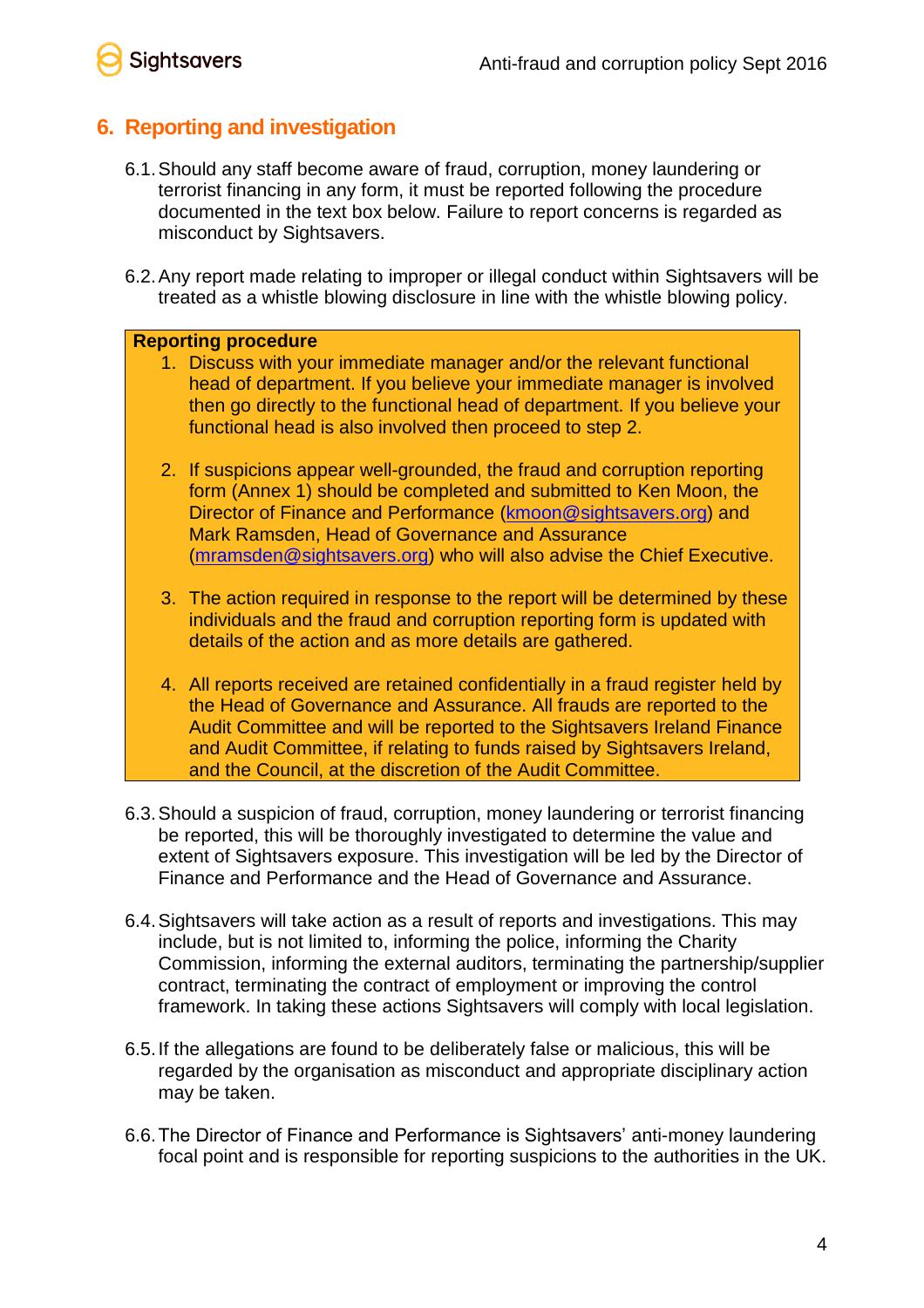

6.7.If the person making the initial report is unsatisfied with the action taken in response to it or has a concern about the Director of Finance and Performance or Head of Governance and Assurance, this can be escalated to the Chief Executive and/or Chair of the Audit Committee c/o Sightsavers' head office address.

## **7. Publicising and reviewing the policy**

- 7.1.The Head of Governance and Assurance will send a notification on an annual basis to the whole organisation to remind all staff of the provisions of the policy.
- 7.2.The policy will be reviewed at the same time to ensure that it remains up to date and compliant with all relevant legislation.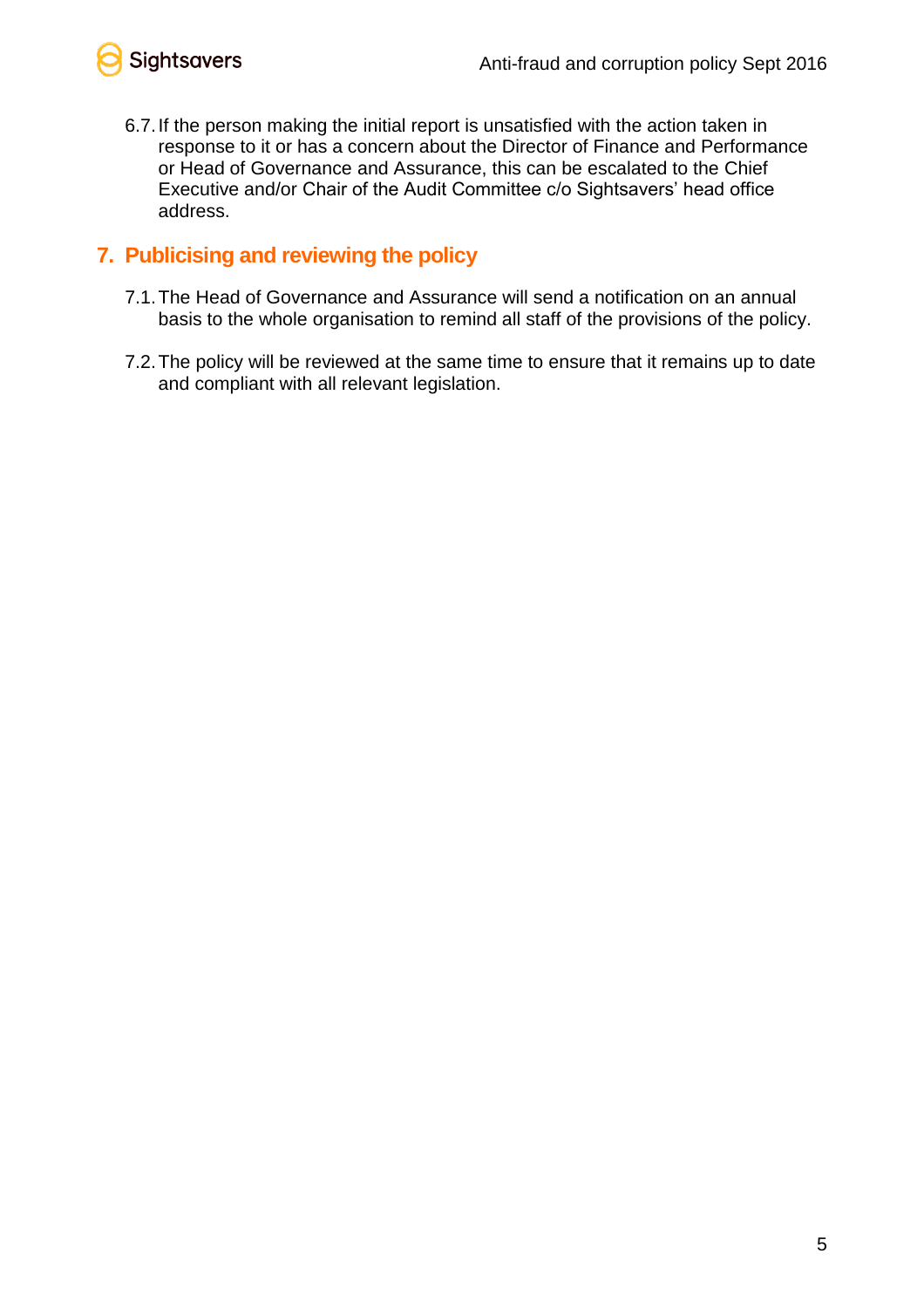

## **Annex 1: Fraud and corruption reporting form**

This form should be completed by the relevant manager in all cases in which it is concluded that there is a reasonable suspicion of fraud, corruption, money laundering or terrorist financing. The form should be sent to both Ken Moon, Director of Finance and Performance [\(kmoon@sightsavers.org\)](mailto:kmoon@sightsavers.org) and Mark Ramsden, Head of Governance and Assurance [\(mramsden@sightsaver.org\)](mailto:mramsden@sightsaver.org).

The form should be completed at the earliest opportunity, even though investigations may be ongoing. As new information becomes available, the form should be updated and re-sent to the above recipients.

Forms will be kept confidentially by the Head of Governance and Assurance and used to compile a fraud register which will be summarised for the Audit Committee on an annual basis.

| 1                    | <b>Office</b>                                                              |  |
|----------------------|----------------------------------------------------------------------------|--|
| $\mathbf{2}$         | Date of discovery                                                          |  |
| 3                    | <b>Method of discovery</b>                                                 |  |
| 4                    | Details (highlight the nature of the suspicion e.g. fraud, corruption etc) |  |
| $5\phantom{.0}$      | Amount of loss discovered / suspected                                      |  |
| 6                    | Details of any project(s) involved                                         |  |
| 7                    | Details of any restricted funds involved                                   |  |
| 8                    | Control weaknesses or control failures identified                          |  |
| 9                    | Action taken in response to fraud                                          |  |
| 10                   | <b>Comment on potential for further losses</b>                             |  |
| <b>Completed by:</b> |                                                                            |  |
| <b>Position:</b>     |                                                                            |  |
| Date:                |                                                                            |  |
|                      | $\overline{a}$ and $\overline{a}$                                          |  |

*For investigators use only – do not complete*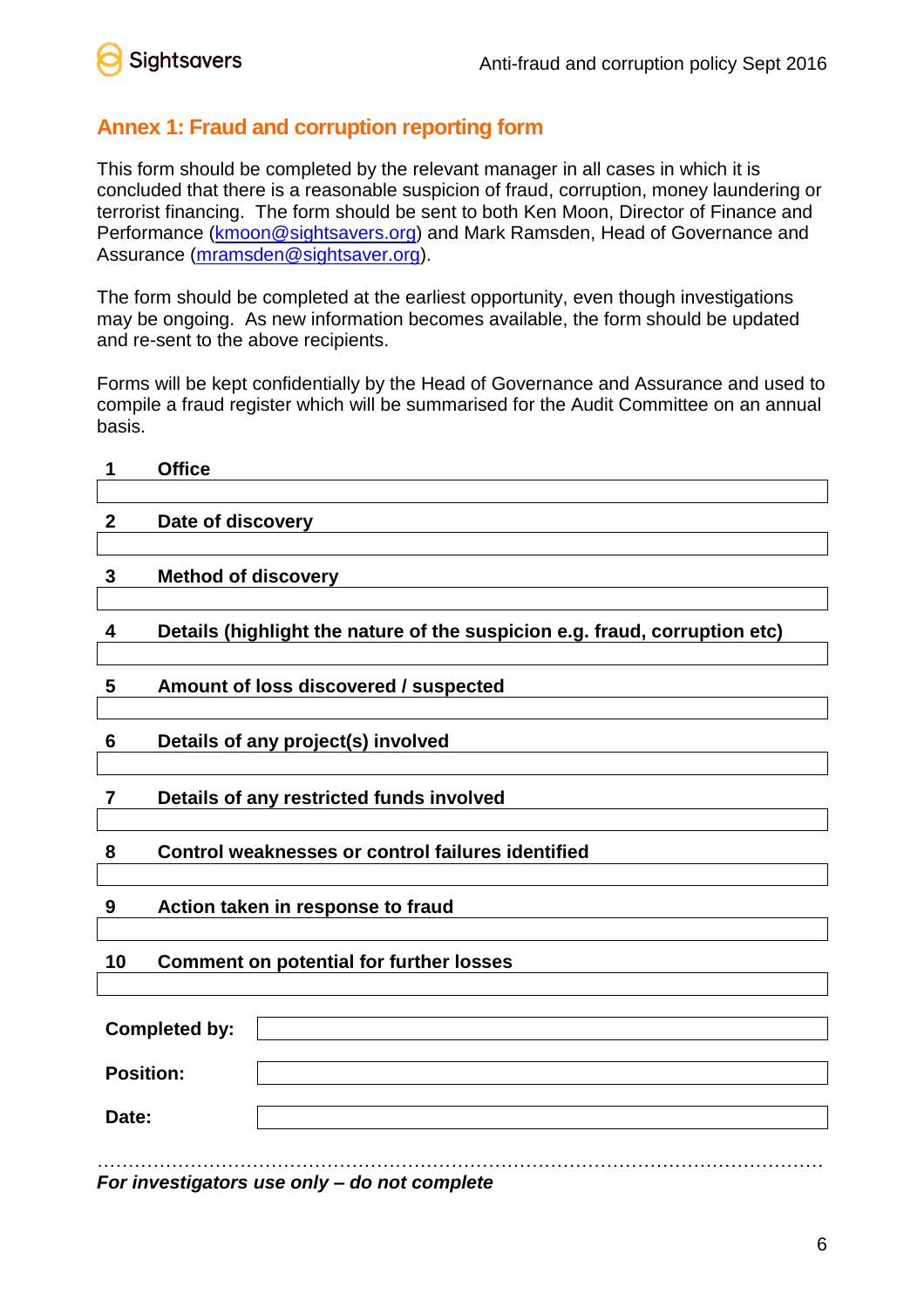

#### **11 Summary assessment**

#### **12 Action required (if any)**

*(Control improvements, investigations, reporting – to Police, donors, Charity Commission, inform others internally etc)*

#### **13 Reported to Audit Committee**

#### **14 Reported to Sightsavers Ireland Finance and Audit Committee (if applicable)**

#### **15 Reported to Council (if applicable)**

#### **16 Reported to Charity Commission (if applicable)**

| <b>Completed by:</b> |  |
|----------------------|--|
| <b>Position:</b>     |  |
| Date:                |  |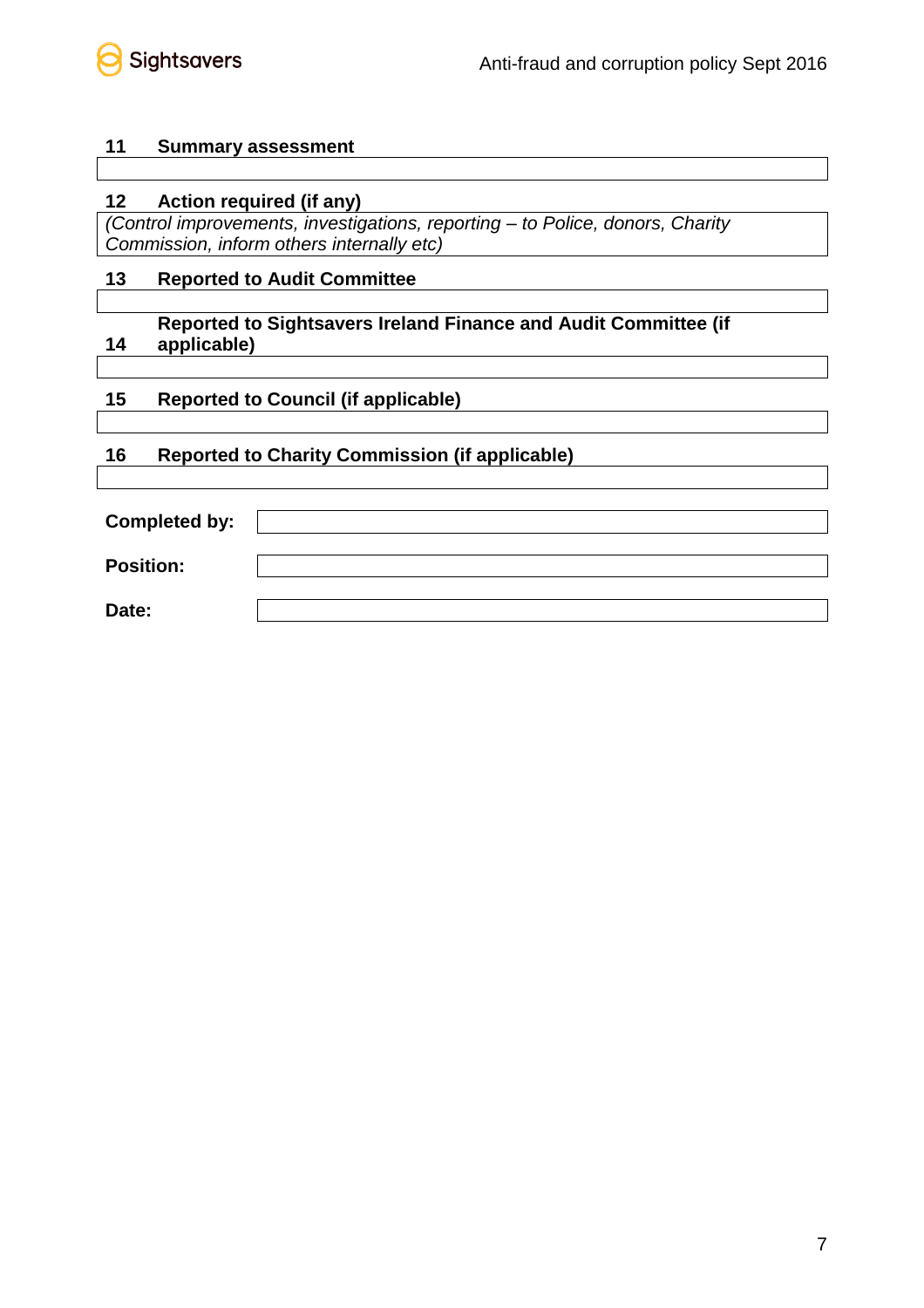

## **Annex 2: Indicators**

This annex gives details of some of the indicators of fraud, money laundering and corruption that everyone in the organisation should be aware of and watch out for.

#### **Possible indications of money laundering**

- Large donations from persons unknown to Sightsavers;
- Donations conditional on particular individuals or organisations being used to do work for Sightsavers;
- Offers of donations in cash, for a certain period of time, where the charity receives the interest, but the principal is returned to the donor at the end of the specified period;
- Donations in foreign currencies, with the provision as above, but the principal is to be returned to the donor in the form of a sterling cheque.

#### **Possible indications of fraud**

These may be physical indications or behavioural indications:

#### **Physical indications**

- Cash only transactions;
- Unusual discrepancies in accounting records and unexplained items on reconciliations;
- Documents or account books missing;
- High numbers of cancelled cheques;
- Common names unexpectedly appearing as payees;
- Duplicated payments or cheques;
- Transactions take place at unusual times with irregular frequency, unusual or 'round' amounts or to unknown recipients;
- Payments made to individuals or companies with family or business connections to an employee;
- One individual has control of a financial process from start to finish;
- Rising costs with no explanation;
- Customers or suppliers insisting on dealing with just one individual;
- Tendering to one supplier only or to the same suppliers;

#### **Behavioural indicators**

- Vague responses given to reasonable and legitimate queries and/or these queries are left unexplained;
- Employees who are excessively secretive in relation to their work / reluctant to accept assistance with finances;
- Format of financial information presented to management suddenly changed or became more complicated and difficult to understand;
- Someone trying to delay work reviews or audits;
- Employees who consistently work longer hours than their colleagues for no apparent reason;
- Employees who are reluctant to take holidays and/or time off;
- Employees known by others to be under duress for personal or financial reasons;
- Employees with a sudden change of lifestyle and/or social circle;